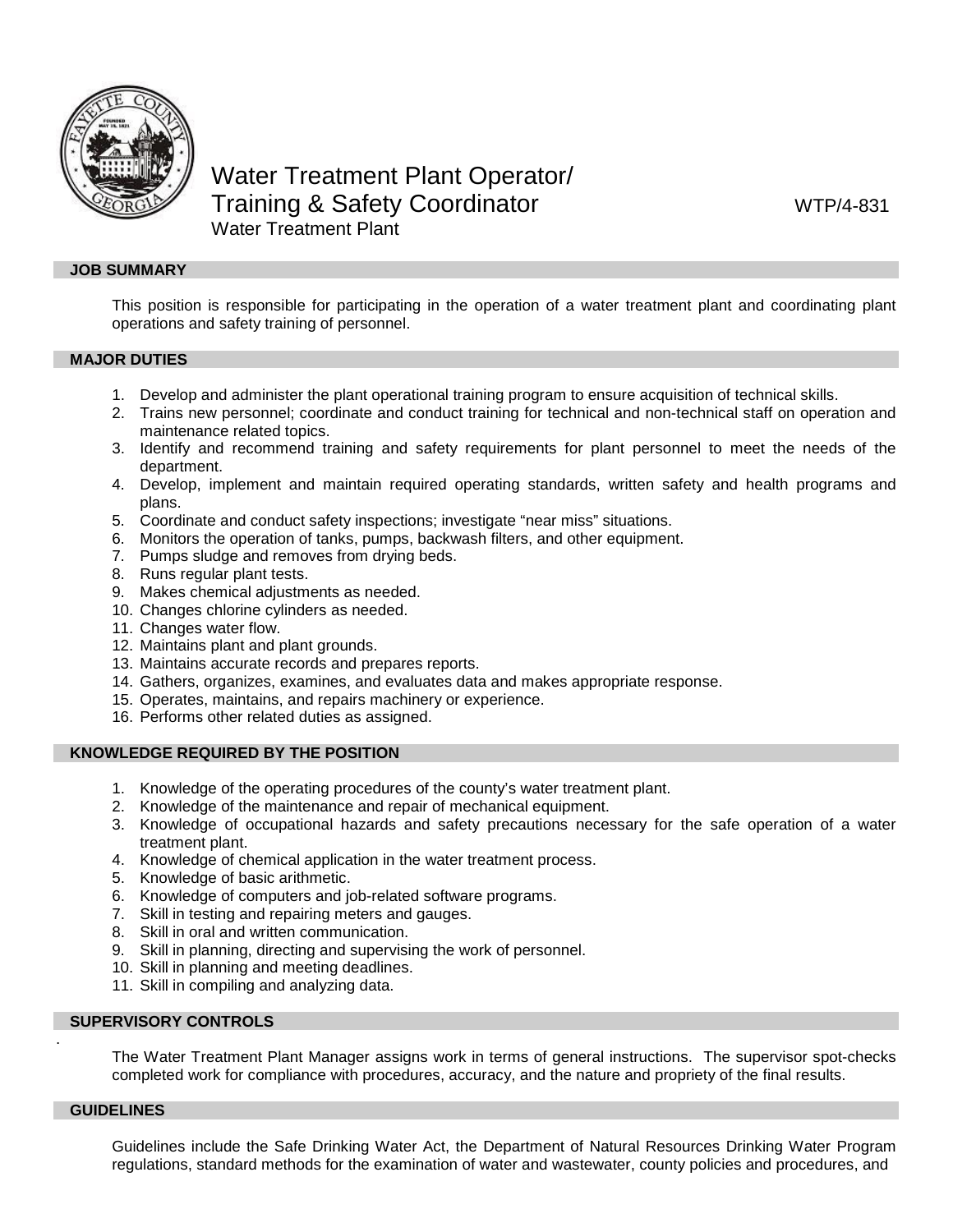plant standard operating procedures. These guidelines are generally clear and specific, but may require some interpretation in application.

# **COMPLEXITY**

• The work consists of related plant operation duties. Mechanical failures contribute to the complexity of the position.

## **COMPLEXITY/SCOPE OF WORK**

The purpose of this position is to participate in the operations of a water treatment plant. Success in this position contributes to the efficiency and safety of Water System operations.

#### **CONTACTS**

- Contacts are typically with co-workers, state or federal agents, customers, vendors, and members of the general public.
- Contacts are typically to give or exchange information; resolve problems; and provide services.

# **PHYSICAL DEMANDS/ WORK ENVIRONMENT**

- The work is performed while intermittently sitting, standing, stooping, bending, crouching, or walking. The employee occasionally lifts light and heavy objects, climbs ladders, and uses tools or equipment requiring a high degree of dexterity.
- The work is typically performed in a water treatment plant and outdoors. The employee may be exposed to dust, dirt, grease, machinery with moving parts, irritating chemicals, and cold or inclement weather. The work requires the use of masks, goggles, and gloves.

# **SUPERVISORY AND MANAGEMENT RESPONSIBILITY**

None.

# **SPECIAL CERTIFICATIONS AND LICENSES**

• Possession of a valid State of Georgia driver's license (Class C) and a satisfactory Motor Vehicle Record (MVR) in compliance with County Safety and Loss Control Guidelines. Completion of the State of Georgia Department of Transportation Defensive Driving Course and/or Emergency Vehicle Operation Certification within twelve (12) months of employment.

#### **ADA COMPLIANCE**

• Fayette County is an Equal Opportunity Employer. ADA requires the County to provide reasonable accommodations to qualified individuals with disabilities. Prospective and current employees are invited to discuss accommodations.

# **HIPAA COMPLIANCE**

• The Health Insurance Portability and Accountability Act of 1996, as amended, requires employees to protect the security of Protected Health Information (PHI) however it is obtained, handled, learned, heard or viewed in the course of their work.

# **DRUG AND ALCOHOL COMPLIANCE**

• In accordance of Fayette County's Substance Abuse Policy of 1996, as amended, all job applicants offered employment will undergo testing for the presence of illegal drugs and alcohol as a condition of employment. In the course of employment, employees are subject to random, reasonable suspicion, post-accident, and routine fitness for duty testing for illegal drugs and alcohol abuse. Employees are prohibited to work under